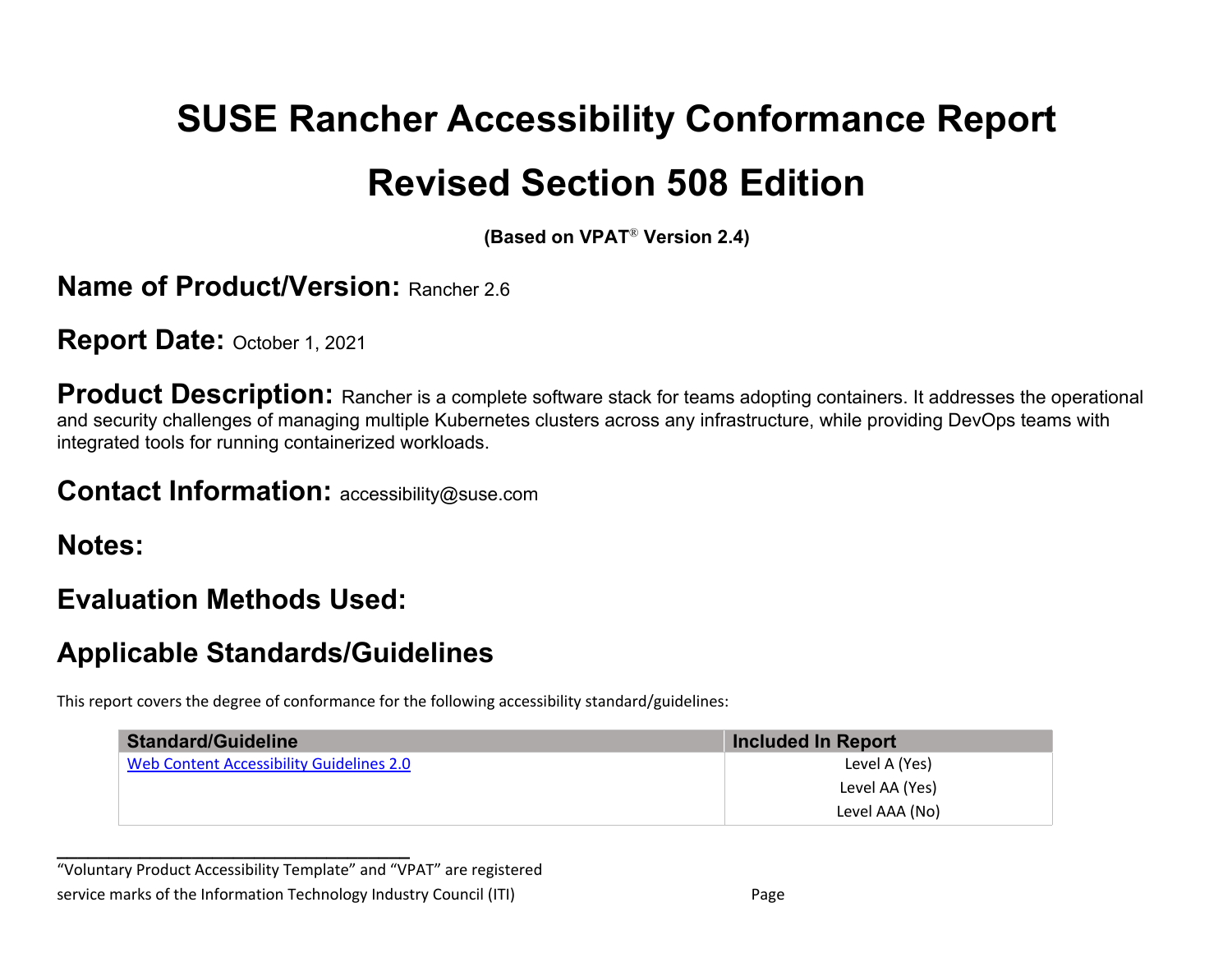| <b>Standard/Guideline</b>                                                                          | <b>Included In Report</b> |
|----------------------------------------------------------------------------------------------------|---------------------------|
| Revised Section 508 standards published January 18, 2017 and corrected January 22,<br><u> 2018</u> | (Yes)                     |

#### **Terms**

The terms used in the Conformance Level information are defined as follows:

- **Supports**: The functionality of the product has at least one method that meets the criterion without known defects or meets with equivalent facilitation.
- **Partially Supports**: Some functionality of the product does not meet the criterion.
- **Does Not Support**: The majority of product functionality does not meet the criterion.
- **Not Applicable**: The criterion is not relevant to the product.
- **Not Evaluated**: The product has not been evaluated against the criterion. This can be used only in WCAG 2.0 Level AAA.

# **WCAG 2.0 Report**

Tables 1 and 2 also document conformance with Revised Section 508:

- Chapter 5 501.1 Scope, 504.2 Content Creation or Editing
- Chapter 6 602.3 Electronic Support Documentation

Note: When reporting on conformance with the WCAG 2.0 Success Criteria, they are scoped for full pages, complete processes, and accessibility-supported ways of using technology as documented in the WCAG 2.0 Conformance Requirements.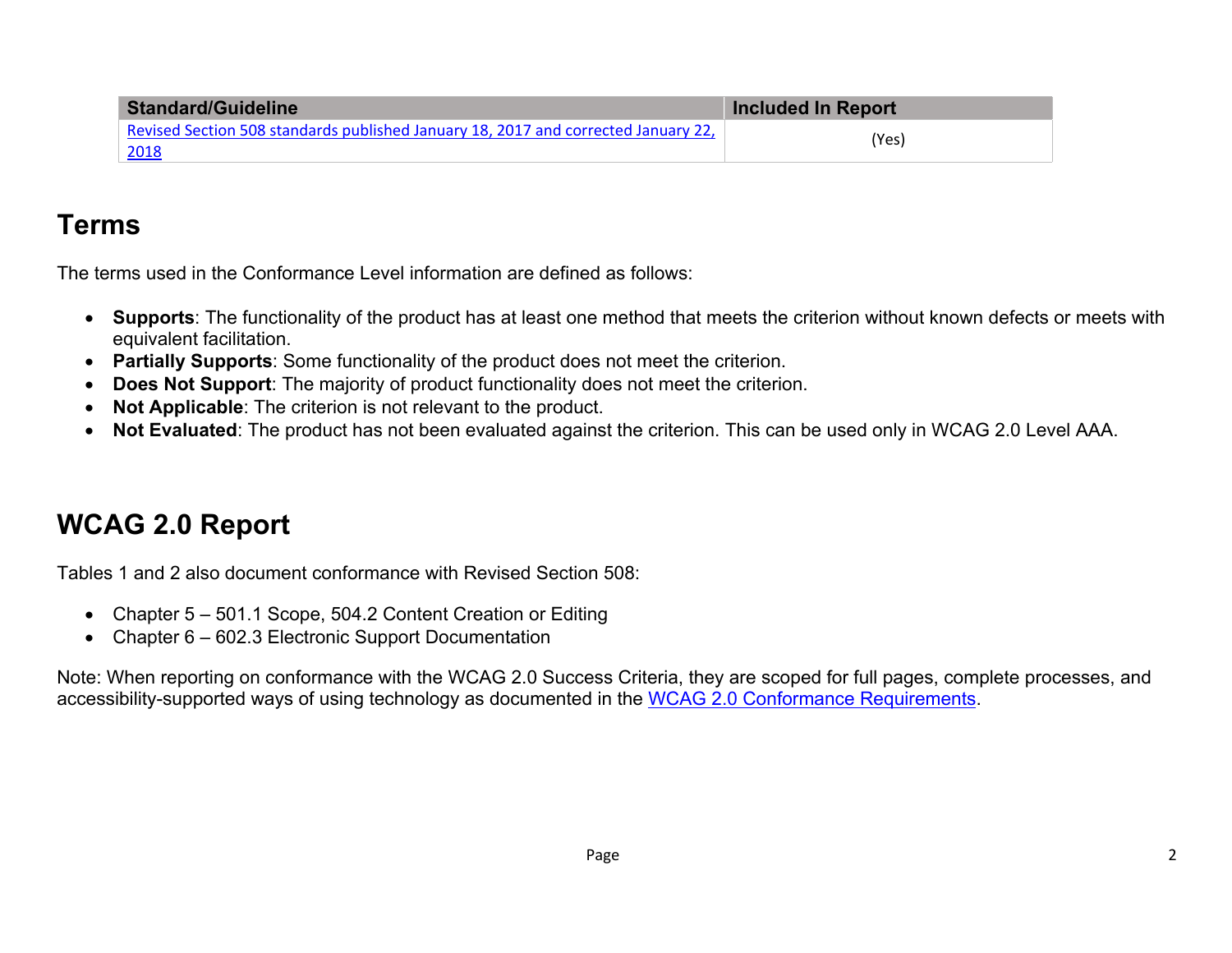### **Table 1: Success Criteria, Level A**

| <b>Criteria</b>                                                      | <b>Conformance Level</b> | <b>Remarks and Explanations</b>                                                                             |
|----------------------------------------------------------------------|--------------------------|-------------------------------------------------------------------------------------------------------------|
| 1.1.1 Non-text Content (Level A)                                     |                          |                                                                                                             |
| Also applies to:                                                     |                          |                                                                                                             |
| <b>Revised Section 508</b>                                           |                          | Some decorative images and icons do not contain                                                             |
| 501 (Web)(Software)<br>$\bullet$                                     | Partially Supports       | alternative text or aria-hidden attribute.                                                                  |
| 504.2 (Authoring Tool)<br>$\bullet$                                  |                          |                                                                                                             |
| 602.3 (Support Docs)<br>$\bullet$                                    |                          |                                                                                                             |
| 1.2.1 Audio-only and Video-only (Prerecorded) (Level A)              |                          |                                                                                                             |
| Also applies to:                                                     |                          |                                                                                                             |
| <b>Revised Section 508</b>                                           |                          |                                                                                                             |
| 501 (Web)(Software)<br>$\bullet$                                     | Supports                 | ICT does not include prerecorded audio or video.                                                            |
| 504.2 (Authoring Tool)<br>$\bullet$                                  |                          |                                                                                                             |
| 602.3 (Support Docs)<br>$\bullet$                                    |                          |                                                                                                             |
| 1.2.2 Captions (Prerecorded) (Level A)                               |                          |                                                                                                             |
| Also applies to:                                                     |                          | ICT does not include video.                                                                                 |
| <b>Revised Section 508</b>                                           |                          |                                                                                                             |
| 501 (Web)(Software)<br>$\bullet$                                     | Supports                 |                                                                                                             |
| 504.2 (Authoring Tool)                                               |                          |                                                                                                             |
| 602.3 (Support Docs)<br>$\bullet$                                    |                          |                                                                                                             |
| 1.2.3 Audio Description or Media Alternative (Prerecorded) (Level A) |                          |                                                                                                             |
| Also applies to:                                                     |                          | ICT does not include video.                                                                                 |
| <b>Revised Section 508</b>                                           | Supports                 |                                                                                                             |
| 501 (Web)(Software)<br>$\bullet$                                     |                          |                                                                                                             |
| 504.2 (Authoring Tool)                                               |                          |                                                                                                             |
| 602.3 (Support Docs)<br>$\bullet$                                    |                          |                                                                                                             |
| 1.3.1 Info and Relationships (Level A)                               |                          |                                                                                                             |
| Also applies to:                                                     |                          | Labels are not always associated to form control. Some<br>components may miss relationship between objects. |
| <b>Revised Section 508</b>                                           | Partially supports       |                                                                                                             |
| 501 (Web)(Software)                                                  |                          |                                                                                                             |
| 504.2 (Authoring Tool)<br>$\bullet$                                  |                          |                                                                                                             |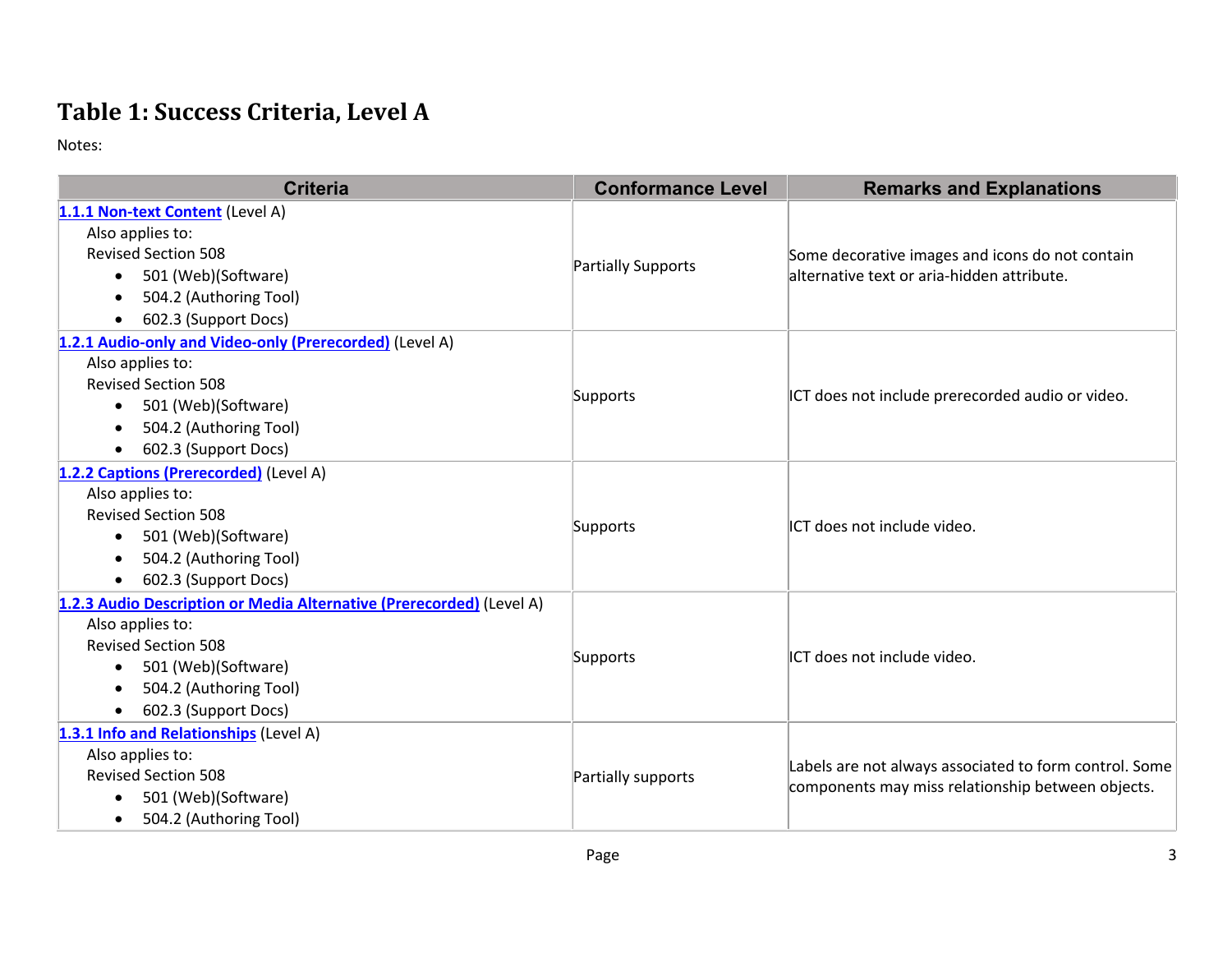| <b>Criteria</b>                                                                                                                                                                                           | <b>Conformance Level</b>  | <b>Remarks and Explanations</b>                                                                                                                                                  |
|-----------------------------------------------------------------------------------------------------------------------------------------------------------------------------------------------------------|---------------------------|----------------------------------------------------------------------------------------------------------------------------------------------------------------------------------|
| 602.3 (Support Docs)<br>$\bullet$                                                                                                                                                                         |                           |                                                                                                                                                                                  |
| 1.3.2 Meaningful Sequence (Level A)<br>Also applies to:<br><b>Revised Section 508</b><br>501 (Web)(Software)<br>$\bullet$<br>504.2 (Authoring Tool)<br>$\bullet$<br>602.3 (Support Docs)<br>$\bullet$     | Partially supports        | Content is partially presented in a meaningful<br>sequence.                                                                                                                      |
| 1.3.3 Sensory Characteristics (Level A)<br>Also applies to:<br><b>Revised Section 508</b><br>501 (Web)(Software)<br>$\bullet$<br>504.2 (Authoring Tool)<br>$\bullet$<br>602.3 (Support Docs)<br>$\bullet$ | <b>Partially Supports</b> | Some actionable icons may be missing labels or<br>additional visual cue.                                                                                                         |
| 1.4.1 Use of Color (Level A)<br>Also applies to:<br><b>Revised Section 508</b><br>501 (Web)(Software)<br>$\bullet$<br>504.2 (Authoring Tool)<br>$\bullet$<br>602.3 (Support Docs)<br>$\bullet$            | Partially Supports        | Some elements may not provide additional cue other<br>than color.                                                                                                                |
| 1.4.2 Audio Control (Level A)<br>Also applies to:<br><b>Revised Section 508</b><br>501 (Web)(Software)<br>$\bullet$<br>504.2 (Authoring Tool)<br>$\bullet$<br>602.3 (Support Docs)                        | Supports                  | ICT does not include audio.                                                                                                                                                      |
| 2.1.1 Keyboard (Level A)<br>Also applies to:<br><b>Revised Section 508</b><br>501 (Web)(Software)<br>$\bullet$<br>504.2 (Authoring Tool)<br>602.3 (Support Docs)<br>$\bullet$                             | Partially supports        | Some areas of the application may not be keyboard<br>navigable. A few links expect the user to click with a<br>mouse, which could be challenging for users who<br>cannot use it. |
| 2.1.2 No Keyboard Trap (Level A)                                                                                                                                                                          | Supports                  |                                                                                                                                                                                  |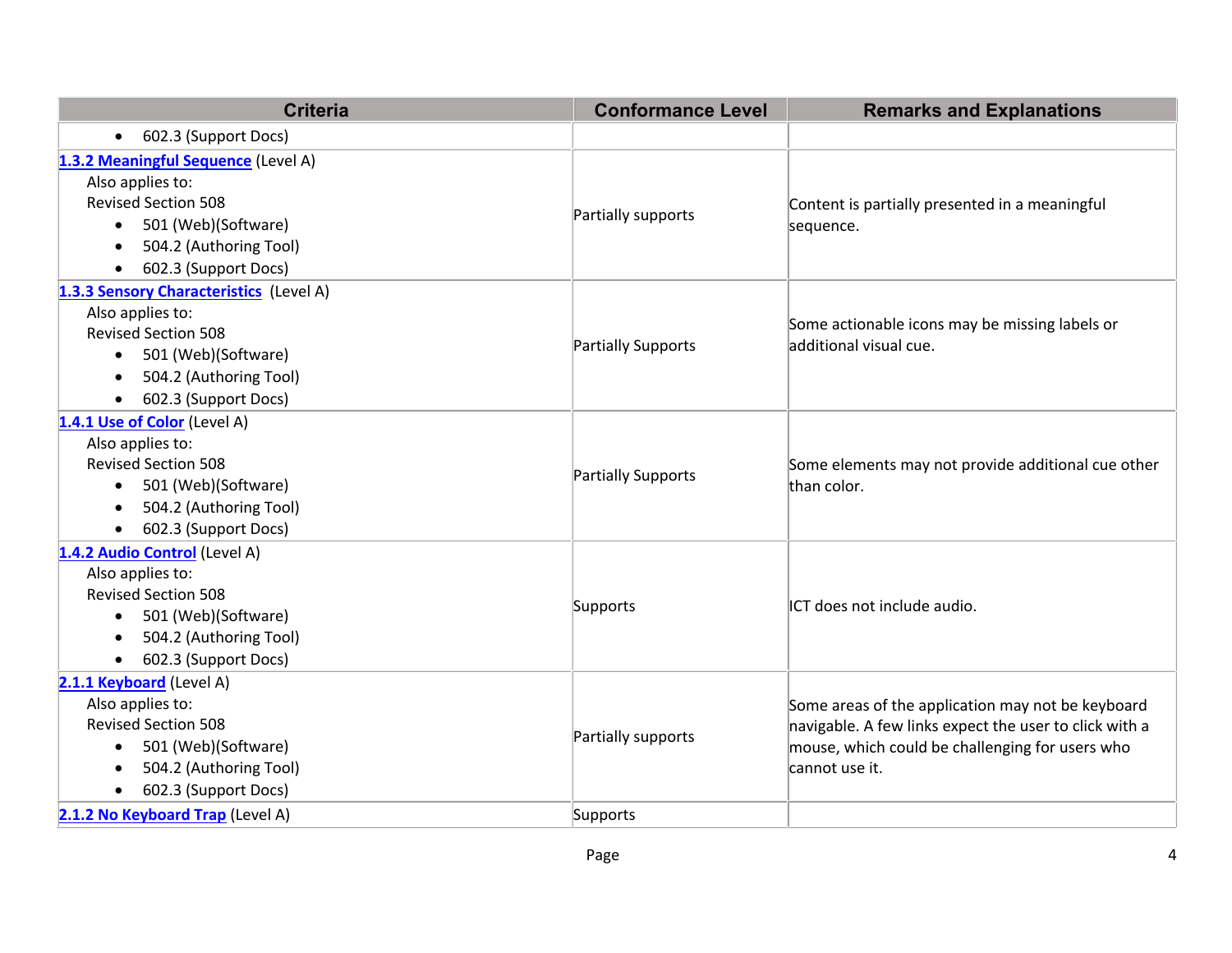| <b>Criteria</b>                                                       | <b>Conformance Level</b> | <b>Remarks and Explanations</b>                       |
|-----------------------------------------------------------------------|--------------------------|-------------------------------------------------------|
| Also applies to:                                                      |                          |                                                       |
| <b>Revised Section 508</b>                                            |                          |                                                       |
| 501 (Web)(Software)<br>$\bullet$                                      |                          |                                                       |
| 504.2 (Authoring Tool)<br>$\bullet$                                   |                          |                                                       |
| 602.3 (Support Docs)<br>$\bullet$                                     |                          |                                                       |
| 2.2.1 Timing Adjustable (Level A)                                     |                          |                                                       |
| Also applies to:                                                      |                          |                                                       |
| <b>Revised Section 508</b>                                            | Supports                 | Timing is not used.                                   |
| 501 (Web)(Software)<br>$\bullet$                                      |                          |                                                       |
| 504.2 (Authoring Tool)<br>$\bullet$                                   |                          |                                                       |
| 602.3 (Support Docs)<br>$\bullet$                                     |                          |                                                       |
| 2.2.2 Pause, Stop, Hide (Level A)                                     |                          |                                                       |
| Also applies to:                                                      |                          |                                                       |
| <b>Revised Section 508</b>                                            | Supports                 | Moving content is not used.                           |
| 501 (Web)(Software)<br>$\bullet$                                      |                          |                                                       |
| 504.2 (Authoring Tool)<br>$\bullet$                                   |                          |                                                       |
| 602.3 (Support Docs)<br>$\bullet$                                     |                          |                                                       |
| 2.3.1 Three Flashes or Below Threshold (Level A)                      |                          |                                                       |
| Also applies to:                                                      |                          |                                                       |
| <b>Revised Section 508</b>                                            | Supports                 | Flashing is not used.                                 |
| 501 (Web)(Software)<br>$\bullet$                                      |                          |                                                       |
| 504.2 (Authoring Tool)<br>$\bullet$                                   |                          |                                                       |
| 602.3 (Support Docs)<br>$\bullet$                                     |                          |                                                       |
| 2.4.1 Bypass Blocks (Level A)                                         |                          |                                                       |
| Also applies to:                                                      |                          |                                                       |
| <b>Revised Section 508</b>                                            | Partially supports       | On some pages users may not be able to skip blocks of |
| 501 (Web)(Software) - Does not apply to non-web software<br>$\bullet$ |                          | content                                               |
| 504.2 (Authoring Tool)<br>$\bullet$                                   |                          |                                                       |
| 602.3 (Support Docs) - Does not apply to non-web docs<br>$\bullet$    |                          |                                                       |
| 2.4.2 Page Titled (Level A)                                           |                          |                                                       |
| Also applies to:                                                      | Supports                 |                                                       |
| <b>Revised Section 508</b>                                            |                          |                                                       |
| 501 (Web)(Software)<br>$\bullet$                                      |                          |                                                       |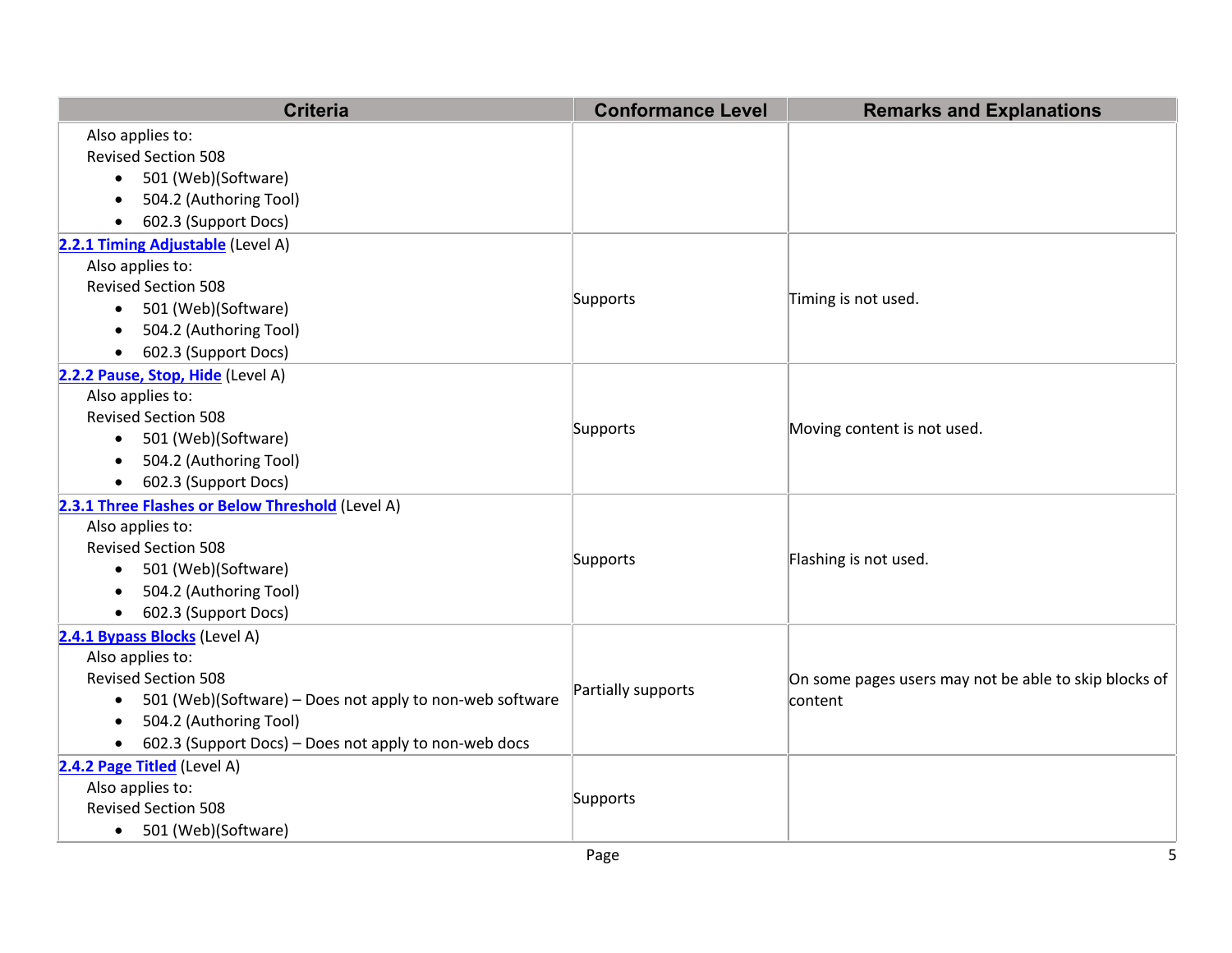| <b>Criteria</b>                           | <b>Conformance Level</b>  | <b>Remarks and Explanations</b>                      |
|-------------------------------------------|---------------------------|------------------------------------------------------|
| 504.2 (Authoring Tool)<br>$\bullet$       |                           |                                                      |
| 602.3 (Support Docs)<br>$\bullet$         |                           |                                                      |
| 2.4.3 Focus Order (Level A)               |                           |                                                      |
| Also applies to:                          |                           |                                                      |
| <b>Revised Section 508</b>                | Partially supports        | Focus order doesn't always follow a meaningful       |
| 501 (Web)(Software)<br>$\bullet$          |                           | sequence                                             |
| 504.2 (Authoring Tool)<br>$\bullet$       |                           |                                                      |
| 602.3 (Support Docs)                      |                           |                                                      |
| 2.4.4 Link Purpose (In Context) (Level A) |                           |                                                      |
| Also applies to:                          |                           |                                                      |
| <b>Revised Section 508</b>                | Partially supports        | Some links depend only on icons that may not contain |
| 501 (Web)(Software)<br>$\bullet$          |                           | additional labels.                                   |
| 504.2 (Authoring Tool)                    |                           |                                                      |
| 602.3 (Support Docs)<br>$\bullet$         |                           |                                                      |
| 3.1.1 Language of Page (Level A)          |                           |                                                      |
| Also applies to:                          |                           | The language on the site hasn't been set             |
| <b>Revised Section 508</b>                | Does not support          |                                                      |
| 501 (Web)(Software)<br>$\bullet$          |                           |                                                      |
| 504.2 (Authoring Tool)                    |                           |                                                      |
| 602.3 (Support Docs)<br>$\bullet$         |                           |                                                      |
| 3.2.1 On Focus (Level A)                  |                           |                                                      |
| Also applies to:                          |                           | Dropdown/select components on focus will             |
| <b>Revised Section 508</b>                | <b>Partially Supports</b> | automatically open the set of options and change the |
| 501 (Web)(Software)<br>$\bullet$          |                           | navigation sequence.                                 |
| 504.2 (Authoring Tool)<br>$\bullet$       |                           |                                                      |
| 602.3 (Support Docs)<br>$\bullet$         |                           |                                                      |
| 3.2.2 On Input (Level A)                  |                           |                                                      |
| Also applies to:                          |                           |                                                      |
| <b>Revised Section 508</b>                | Supports                  |                                                      |
| 501 (Web)(Software)<br>$\bullet$          |                           |                                                      |
| 504.2 (Authoring Tool)                    |                           |                                                      |
| 602.3 (Support Docs)<br>$\bullet$         |                           |                                                      |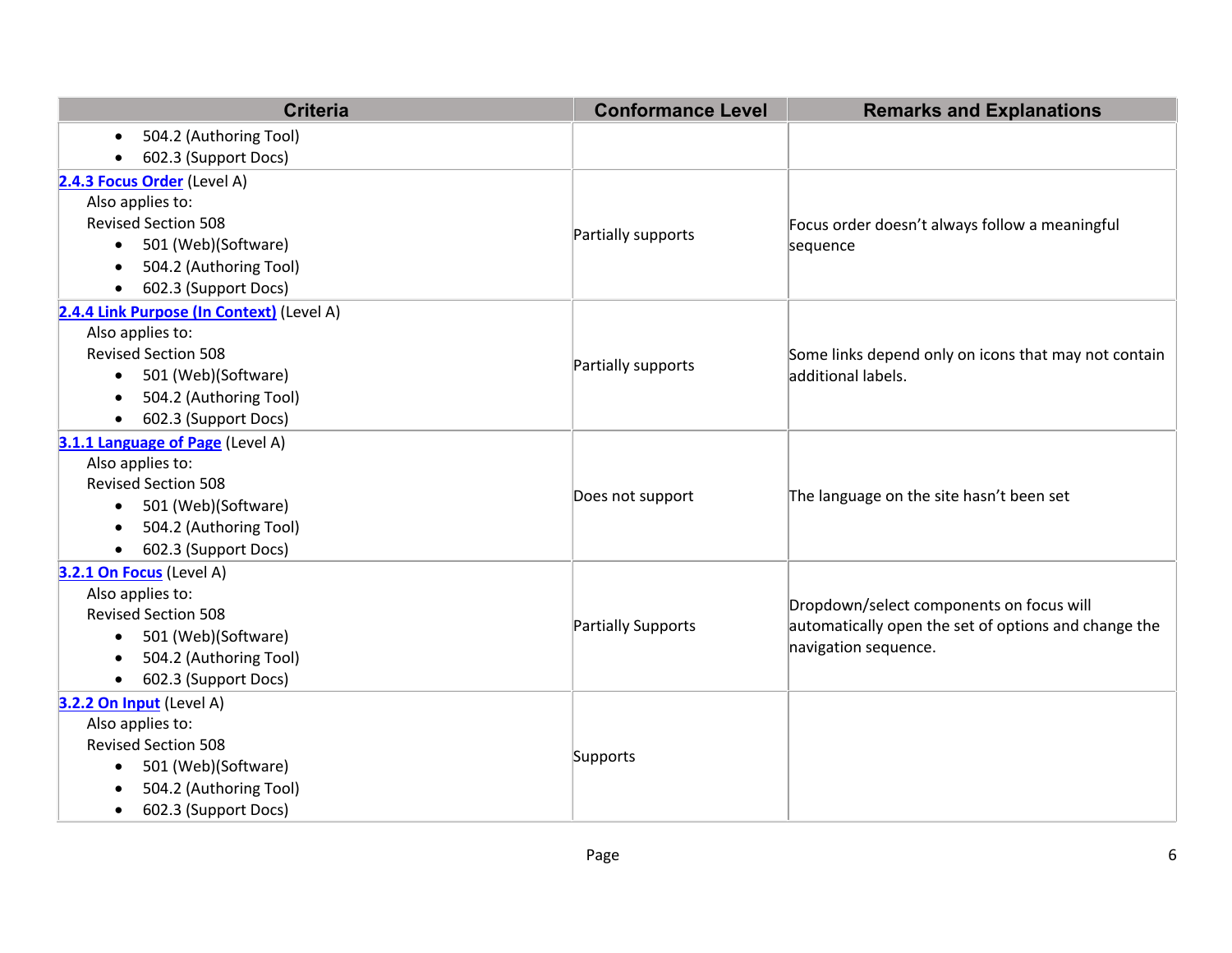| <b>Criteria</b>                                                                                                                                                                           | <b>Conformance Level</b> | <b>Remarks and Explanations</b>                                                                                                                                                                                                                                                                                                   |
|-------------------------------------------------------------------------------------------------------------------------------------------------------------------------------------------|--------------------------|-----------------------------------------------------------------------------------------------------------------------------------------------------------------------------------------------------------------------------------------------------------------------------------------------------------------------------------|
| <b>3.3.1 Error Identification</b> (Level A)<br>Also applies to:<br><b>Revised Section 508</b><br>501 (Web)(Software)<br>504.2 (Authoring Tool)<br>602.3 (Support Docs)                    | Does not support         | Error messages in forms are present at the bottom of<br>the form once submitted. Independent input fields<br>containing errors are not highlighted.                                                                                                                                                                               |
| <b>3.3.2 Labels or Instructions (Level A)</b><br>Also applies to:<br><b>Revised Section 508</b><br>501 (Web)(Software)<br>$\bullet$<br>504.2 (Authoring Tool)<br>602.3 (Support Docs)     | Partially supports       | Some form inputs may be missing labels or additional<br>instructions.                                                                                                                                                                                                                                                             |
| 4.1.1 Parsing (Level A)<br>Also applies to:<br><b>Revised Section 508</b><br>501 (Web)(Software)<br>$\bullet$<br>504.2 (Authoring Tool)<br>$\bullet$<br>602.3 (Support Docs)<br>$\bullet$ | Partially Supports       | On some pages there are duplicated ids and selectors.                                                                                                                                                                                                                                                                             |
| 4.1.2 Name, Role, Value (Level A)<br>Also applies to:<br><b>Revised Section 508</b><br>501 (Web)(Software)<br>504.2 (Authoring Tool)<br>602.3 (Support Docs)<br>$\bullet$                 | Partially Supports       | Alerts will not trigger screen readers priority when they<br>appear on screen and the user will need to manually<br>select the element to read the error or warning<br>description. Some form elements miss their associated<br>labels and users that depend on screen readers may be<br>challenged filling out some information. |

### **Table 2: Success Criteria, Level AA**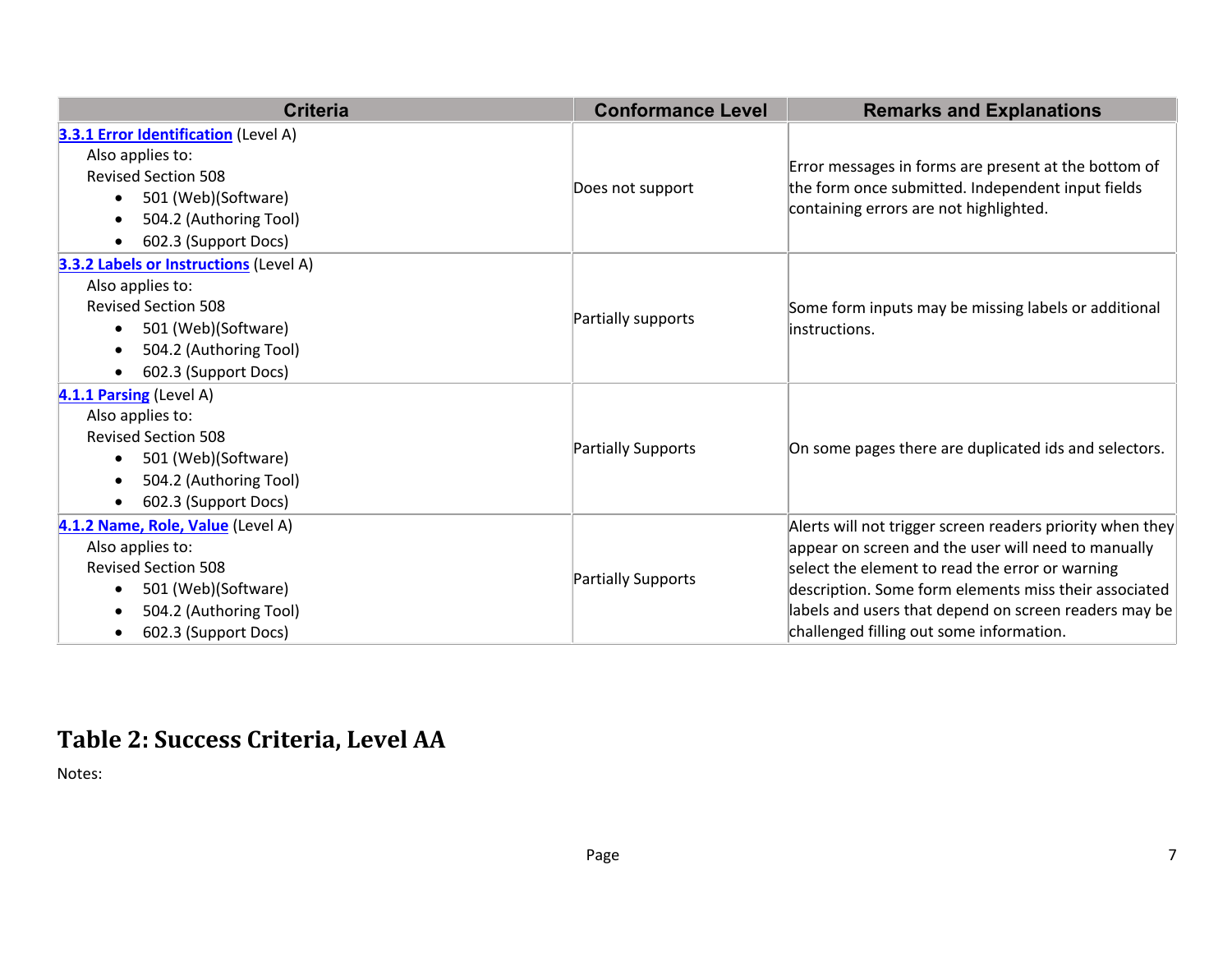| <b>Criteria</b>                                  | <b>Conformance Level</b> | <b>Remarks and Explanations</b>                                                                                            |
|--------------------------------------------------|--------------------------|----------------------------------------------------------------------------------------------------------------------------|
| 1.2.4 Captions (Live) (Level AA)                 |                          |                                                                                                                            |
| Also applies to:                                 |                          | ICT does not include video.                                                                                                |
| <b>Revised Section 508</b>                       |                          |                                                                                                                            |
| 501 (Web)(Software)<br>$\bullet$                 | Supports                 |                                                                                                                            |
| 504.2 (Authoring Tool)<br>$\bullet$              |                          |                                                                                                                            |
| 602.3 (Support Docs)<br>$\bullet$                |                          |                                                                                                                            |
| 1.2.5 Audio Description (Prerecorded) (Level AA) |                          |                                                                                                                            |
| Also applies to:                                 |                          |                                                                                                                            |
| <b>Revised Section 508</b>                       | Supports                 | ICT does not include audio.                                                                                                |
| 501 (Web)(Software)<br>$\bullet$                 |                          |                                                                                                                            |
| 504.2 (Authoring Tool)<br>$\bullet$              |                          |                                                                                                                            |
| 602.3 (Support Docs)<br>$\bullet$                |                          |                                                                                                                            |
| 1.4.3 Contrast (Minimum) (Level AA)              |                          |                                                                                                                            |
| Also applies to:                                 |                          | Color contrast fails in some elements and components.<br>Some elements may not provide additional cue other<br>than color. |
| <b>Revised Section 508</b>                       | Partially Supports       |                                                                                                                            |
| 501 (Web)(Software)<br>$\bullet$                 |                          |                                                                                                                            |
| 504.2 (Authoring Tool)<br>$\bullet$              |                          |                                                                                                                            |
| 602.3 (Support Docs)<br>$\bullet$                |                          |                                                                                                                            |
| 1.4.4 Resize text (Level AA)                     |                          |                                                                                                                            |
| Also applies to:                                 |                          |                                                                                                                            |
| <b>Revised Section 508</b>                       | Supports                 |                                                                                                                            |
| 501 (Web)(Software)<br>$\bullet$                 |                          |                                                                                                                            |
| 504.2 (Authoring Tool)<br>$\bullet$              |                          |                                                                                                                            |
| 602.3 (Support Docs)                             |                          |                                                                                                                            |
| 1.4.5 Images of Text (Level AA)                  |                          |                                                                                                                            |
| Also applies to:                                 |                          |                                                                                                                            |
| <b>Revised Section 508</b>                       | Supports                 |                                                                                                                            |
| 501 (Web)(Software)<br>$\bullet$                 |                          |                                                                                                                            |
| 504.2 (Authoring Tool)<br>$\bullet$              |                          |                                                                                                                            |
| 602.3 (Support Docs)<br>$\bullet$                |                          |                                                                                                                            |
| 2.4.5 Multiple Ways (Level AA)                   |                          |                                                                                                                            |
| Also applies to:                                 | Supports                 |                                                                                                                            |
| <b>Revised Section 508</b>                       |                          |                                                                                                                            |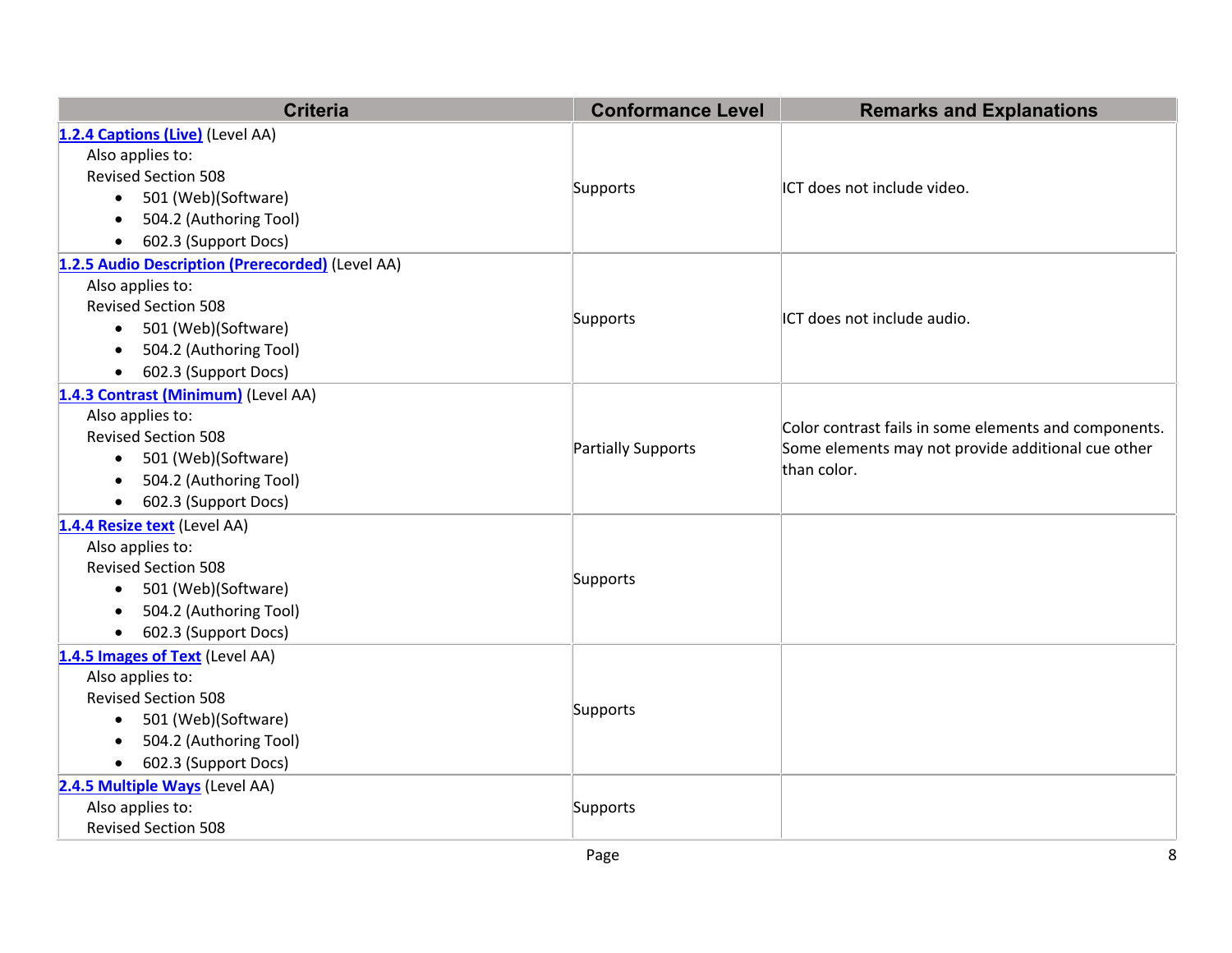| <b>Criteria</b>                                                       | <b>Conformance Level</b> | <b>Remarks and Explanations</b>                       |
|-----------------------------------------------------------------------|--------------------------|-------------------------------------------------------|
| 501 (Web)(Software) - Does not apply to non-web software<br>$\bullet$ |                          |                                                       |
| 504.2 (Authoring Tool)                                                |                          |                                                       |
| 602.3 (Support Docs) - Does not apply to non-web docs                 |                          |                                                       |
| 2.4.6 Headings and Labels (Level AA)                                  |                          |                                                       |
| Also applies to:                                                      |                          |                                                       |
| <b>Revised Section 508</b>                                            |                          |                                                       |
| • 501 (Web)(Software)                                                 | Supports                 |                                                       |
| 504.2 (Authoring Tool)                                                |                          |                                                       |
| 602.3 (Support Docs)                                                  |                          |                                                       |
| 2.4.7 Focus Visible (Level AA)                                        |                          |                                                       |
| Also applies to:                                                      |                          |                                                       |
| <b>Revised Section 508</b>                                            | Partially Supports       | Some custom elements may not indicate the focus state |
| 501 (Web)(Software)<br>$\bullet$                                      |                          | visually.                                             |
| 504.2 (Authoring Tool)                                                |                          |                                                       |
| 602.3 (Support Docs)<br>$\bullet$                                     |                          |                                                       |
| 3.1.2 Language of Parts (Level AA)                                    |                          |                                                       |
| Also applies to:                                                      |                          |                                                       |
| <b>Revised Section 508</b>                                            | Supports                 | ICT does not include pages with text in multiple      |
| 501 (Web)(Software)<br>$\bullet$                                      |                          | languages.                                            |
| 504.2 (Authoring Tool)                                                |                          |                                                       |
| 602.3 (Support Docs)<br>$\bullet$                                     |                          |                                                       |
| 3.2.3 Consistent Navigation (Level AA)                                |                          |                                                       |
| Also applies to:                                                      |                          |                                                       |
| <b>Revised Section 508</b>                                            | Supports                 |                                                       |
| 501 (Web)(Software) - Does not apply to non-web software<br>$\bullet$ |                          |                                                       |
| 504.2 (Authoring Tool)<br>$\bullet$                                   |                          |                                                       |
| 602.3 (Support Docs) - Does not apply to non-web docs<br>$\bullet$    |                          |                                                       |
| 3.2.4 Consistent Identification (Level AA)                            |                          |                                                       |
| Also applies to:                                                      |                          |                                                       |
| <b>Revised Section 508</b>                                            | Partially supports       | Different icons are used for the same action          |
| 501 (Web)(Software) - Does not apply to non-web software<br>$\bullet$ |                          |                                                       |
| 504.2 (Authoring Tool)<br>$\bullet$                                   |                          |                                                       |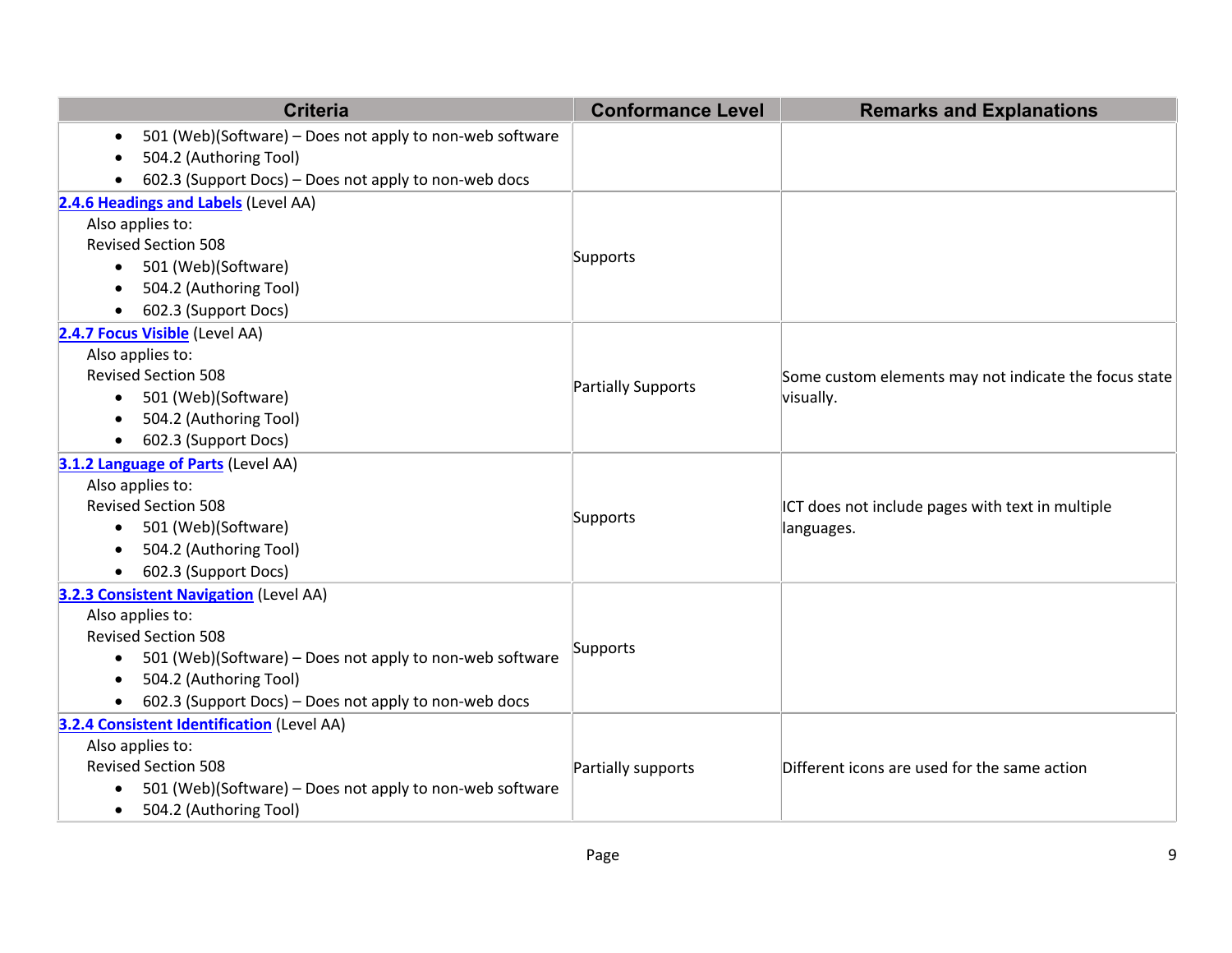| <b>Criteria</b>                                                                                                                                                                                    | <b>Conformance Level</b> | <b>Remarks and Explanations</b>                                                                                          |
|----------------------------------------------------------------------------------------------------------------------------------------------------------------------------------------------------|--------------------------|--------------------------------------------------------------------------------------------------------------------------|
| 602.3 (Support Docs) – Does not apply to non-web docs                                                                                                                                              |                          |                                                                                                                          |
| <b>3.3.3 Error Suggestion</b> (Level AA)<br>Also applies to:<br><b>Revised Section 508</b><br>501 (Web)(Software)<br>$\bullet$<br>504.2 (Authoring Tool)<br>602.3 (Support Docs)<br>$\bullet$      | Supports                 |                                                                                                                          |
| 3.3.4 Error Prevention (Legal, Financial, Data) (Level AA)<br>Also applies to:<br><b>Revised Section 508</b><br>501 (Web)(Software)<br>$\bullet$<br>504.2 (Authoring Tool)<br>602.3 (Support Docs) | Partially supports       | A mechanism for reviewing, confirming, and correcting<br>information before finalizing a submission isn't<br>lavailable. |

### **Table 3: Success Criteria, Level AAA**

| <b>Criteria</b>                                            | <b>Conformance Level</b> | <b>Remarks and Explanations</b> |
|------------------------------------------------------------|--------------------------|---------------------------------|
| 1.2.6 Sign Language (Prerecorded) (Level AAA)              | Web: not evaluated       |                                 |
| Revised Section 508 - Does not apply                       |                          |                                 |
| 1.2.7 Extended Audio Description (Prerecorded) (Level AAA) | Web: not evaluated       |                                 |
| Revised Section 508 - Does not apply                       |                          |                                 |
| 1.2.8 Media Alternative (Prerecorded) (Level AAA)          | Web: not evaluated       |                                 |
| Revised Section 508 - Does not apply                       |                          |                                 |
| 1.2.9 Audio-only (Live) (Level AAA)                        | Web: not evaluated       |                                 |
| Revised Section 508 - Does not apply                       |                          |                                 |
| 1.4.6 Contrast (Enhanced) (Level AAA)                      | Web: not evaluated       |                                 |
| Revised Section 508 - Does not apply                       |                          |                                 |
| 1.4.7 Low or No Background Audio (Level AAA)               | Web: not evaluated       |                                 |
| Revised Section 508 - Does not apply                       |                          |                                 |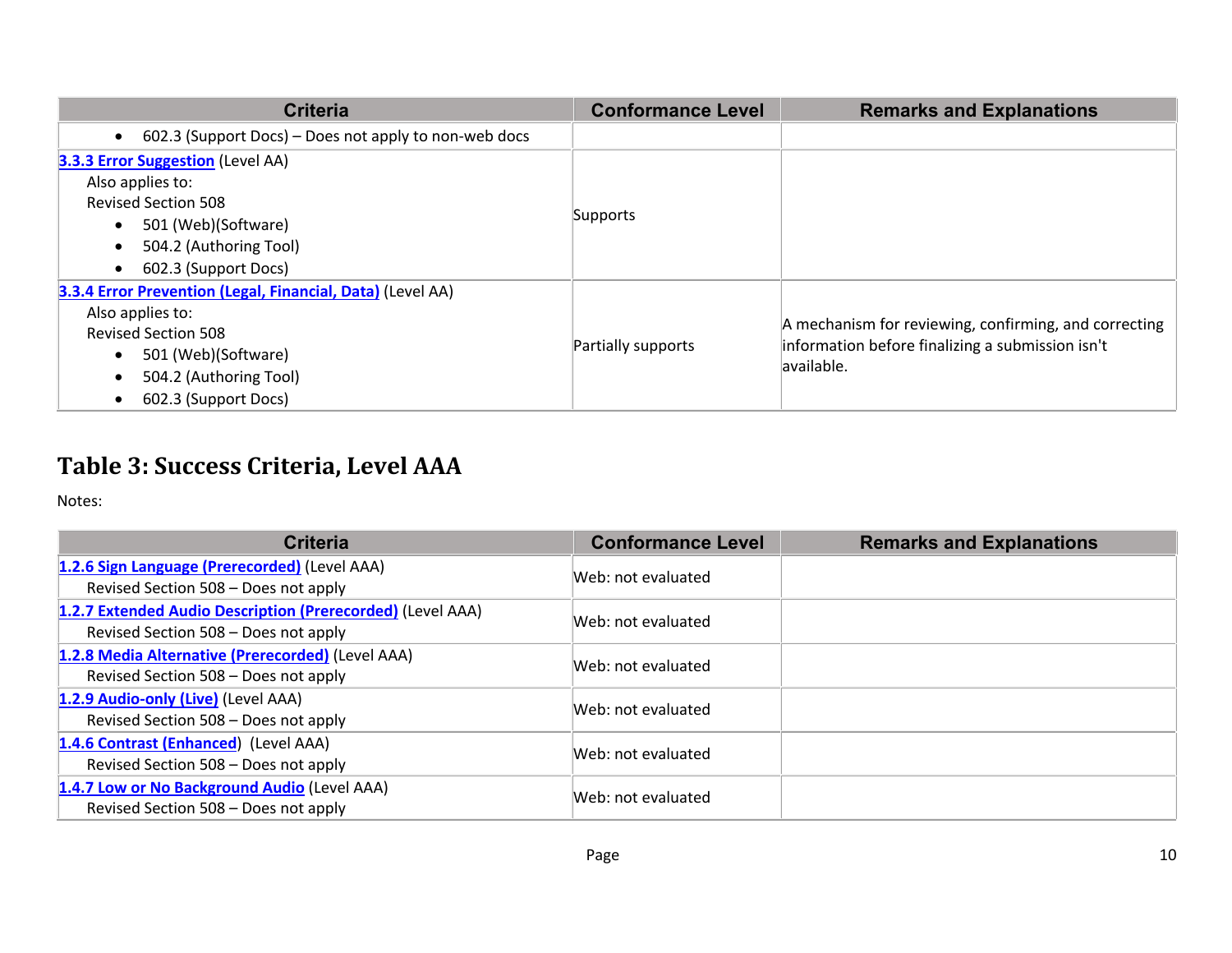| <b>Criteria</b>                                                                         | <b>Conformance Level</b> | <b>Remarks and Explanations</b> |
|-----------------------------------------------------------------------------------------|--------------------------|---------------------------------|
| 1.4.8 Visual Presentation (Level AAA)<br>Revised Section 508 - Does not apply           | Web: not evaluated       |                                 |
| 1.4.9 Images of Text (No Exception) (Level AAA)<br>Revised Section 508 - Does not apply | Web: not evaluated       |                                 |
| 2.1.3 Keyboard (No Exception) (Level AAA)<br>Revised Section 508 - Does not apply       | Web: not evaluated       |                                 |
| 2.2.3 No Timing (Level AAA)<br>Revised Section 508 - Does not apply                     | Web: not evaluated       |                                 |
| 2.2.4 Interruptions (Level AAA)<br>Revised Section 508 - Does not apply                 | Web: not evaluated       |                                 |
| 2.2.5 Re-authenticating (Level AAA)<br>Revised Section 508 - Does not apply             | Web: not evaluated       |                                 |
| 2.3.2 Three Flashes (Level AAA)<br>Revised Section 508 - Does not apply                 | Web: not evaluated       |                                 |
| 2.4.8 Location (Level AAA)<br>Revised Section 508 - Does not apply                      | Web: not evaluated       |                                 |
| 2.4.9 Link Purpose (Link Only) (Level AAA)<br>Revised Section 508 - Does not apply      | Web: not evaluated       |                                 |
| 2.4.10 Section Headings (Level AAA)<br>Revised Section 508 - Does not apply             | Web: not evaluated       |                                 |
| 3.1.3 Unusual Words (Level AAA)<br>Revised Section 508 - Does not apply                 | Web: not evaluated       |                                 |
| <b>3.1.4 Abbreviations (Level AAA)</b><br>Revised Section 508 - Does not apply          | Web: not evaluated       |                                 |
| 3.1.5 Reading Level (Level AAA)<br>Revised Section 508 - Does not apply                 | Web: not evaluated       |                                 |
| <b>3.1.6 Pronunciation</b> (Level AAA)<br>Revised Section 508 - Does not apply          | Web: not evaluated       |                                 |
| 3.2.5 Change on Request (Level AAA)<br>Revised Section 508 - Does not apply             | Web: not evaluated       |                                 |
| 3.3.5 Help (Level AAA)<br>Revised Section 508 - Does not apply                          | Web: not evaluated       |                                 |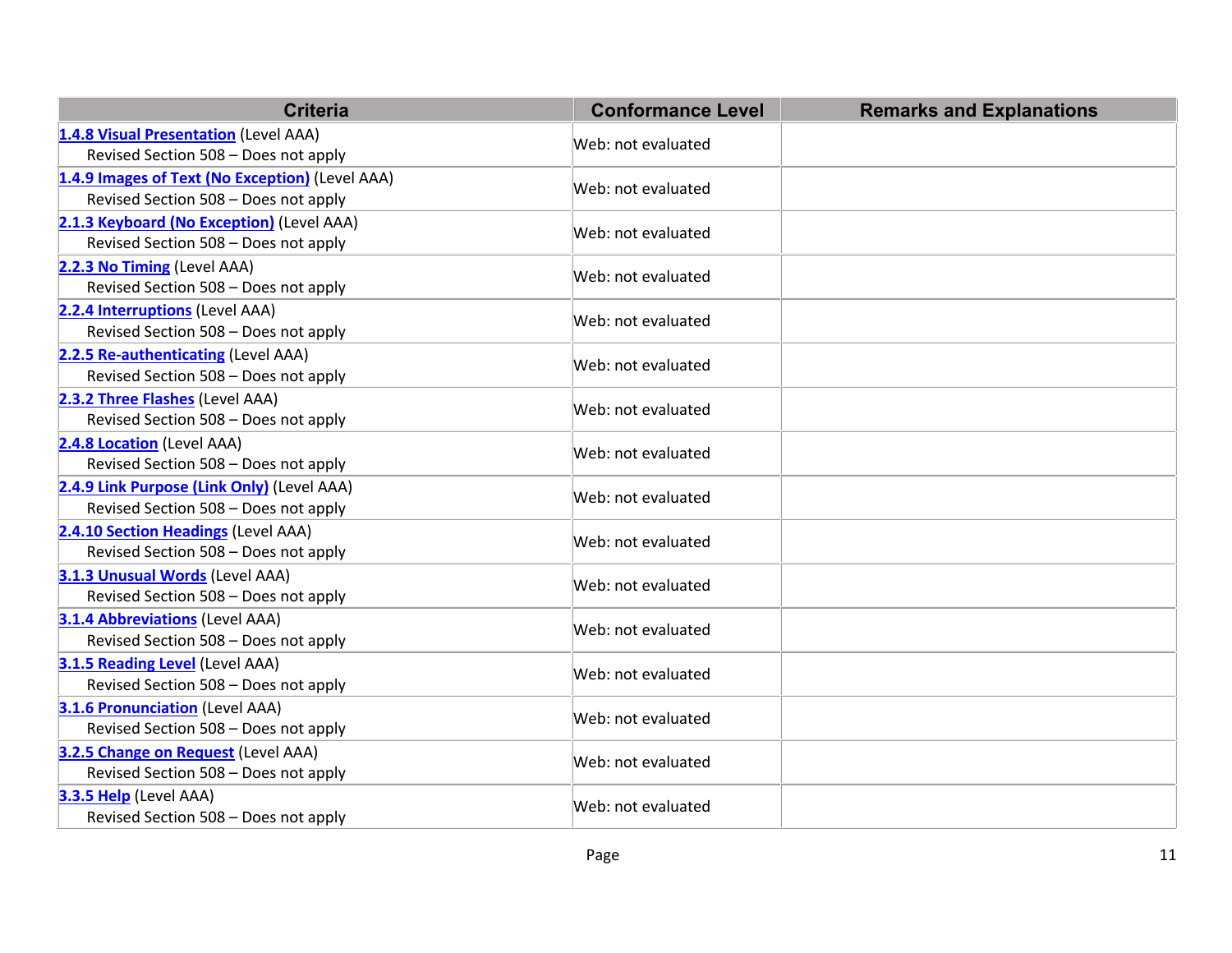| <b>Criteria</b>                                                                         | <b>Conformance Level</b> | <b>Remarks and Explanations</b> |
|-----------------------------------------------------------------------------------------|--------------------------|---------------------------------|
| <b>3.3.6 Error Prevention (All) (Level AAA)</b><br>Revised Section 508 – Does not apply | Web: not evaluated       |                                 |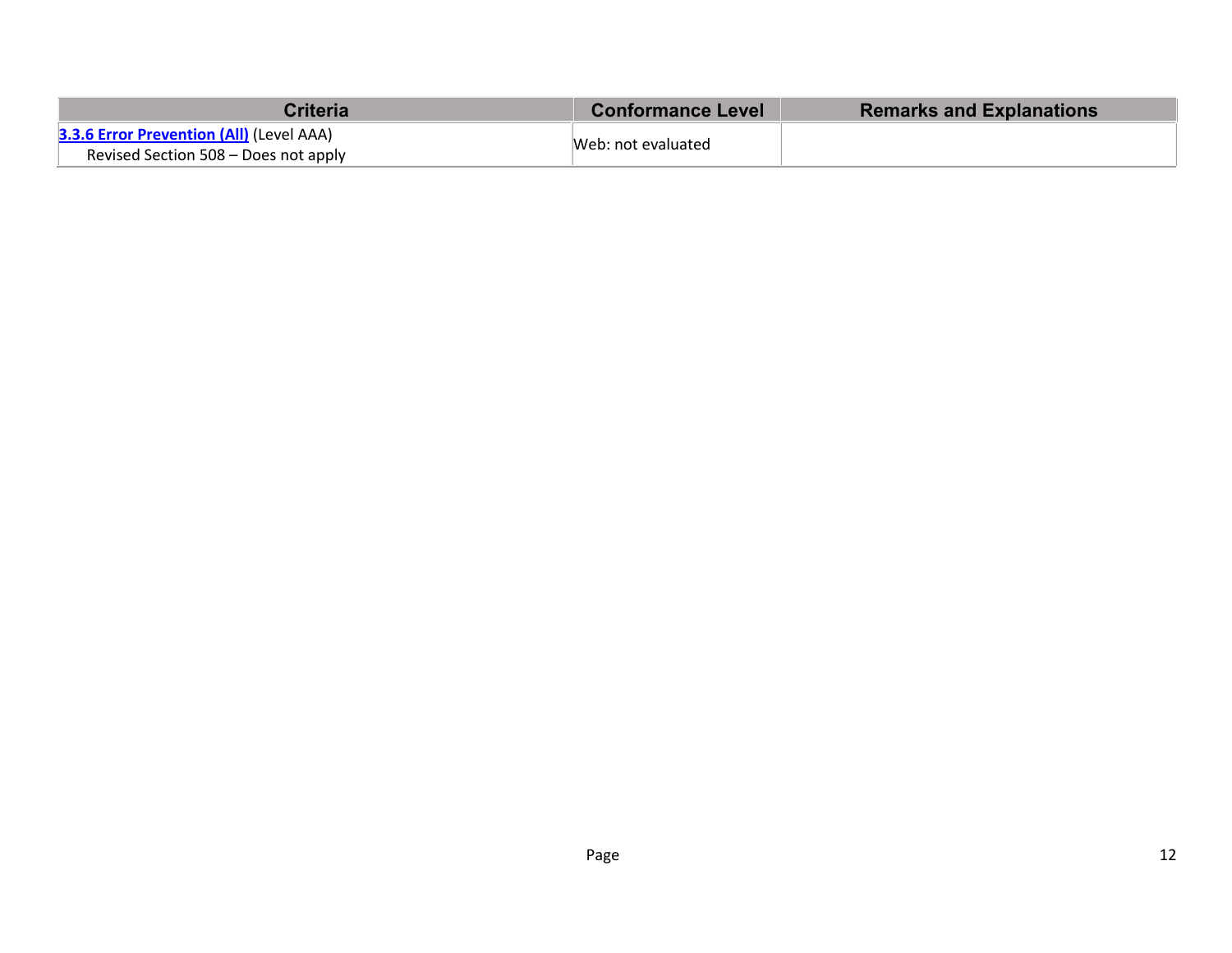## **Revised Section 508 Report**

Notes:

#### **Chapter 3: Functional Performance Criteria (FPC)**

| <b>Criteria</b>                                                | <b>Conformance Level</b> | <b>Remarks and Explanations</b>                                                                                                                                                          |
|----------------------------------------------------------------|--------------------------|------------------------------------------------------------------------------------------------------------------------------------------------------------------------------------------|
| 302.1 Without Vision                                           | Partially Supports       | The product does not fully support users<br>without vision, please see "W3C WCAG<br>2.0 Level A and AA for Software<br>Application" table for more details.                              |
| 302.2 With Limited Vision                                      | Partially Supports       | The product does not fully support users<br>without vision, please see "W3C WCAG<br>2.0 Level A and AA for Software<br>Application" table for more details.                              |
| 302.3 Without Perception of Color                              | Supports                 | No input depends on perception of color.                                                                                                                                                 |
| 302.4 Without Hearing                                          | Supports                 | ICT does not include audio                                                                                                                                                               |
| 302.5 With Limited Hearing                                     | Supports                 | ICT does not include audio                                                                                                                                                               |
| 302.6 Without Speech                                           | Supports                 | ICT does not require speech                                                                                                                                                              |
| 302.7 With Limited Manipulation                                | Partially Supports       | The product does not fully support users<br>without vision, please see "W3C WCAG<br>2.0 Level A and AA for Software<br>Application" table for more details.                              |
| 302.8 With Limited Reach and Strength                          | Partially Supports       | The product does not fully support users<br>without vision, please see "W3C WCAG<br>2.0 Level A and AA for Software<br>Application" table for more details.                              |
| 302.9 With Limited Language, Cognitive, and Learning Abilities | Partially Supports       | Users who are not fluent in English, would<br>likely have difficulty using the product.<br>Users with learning or cognitive disabilities<br>may also find the content to be difficult to |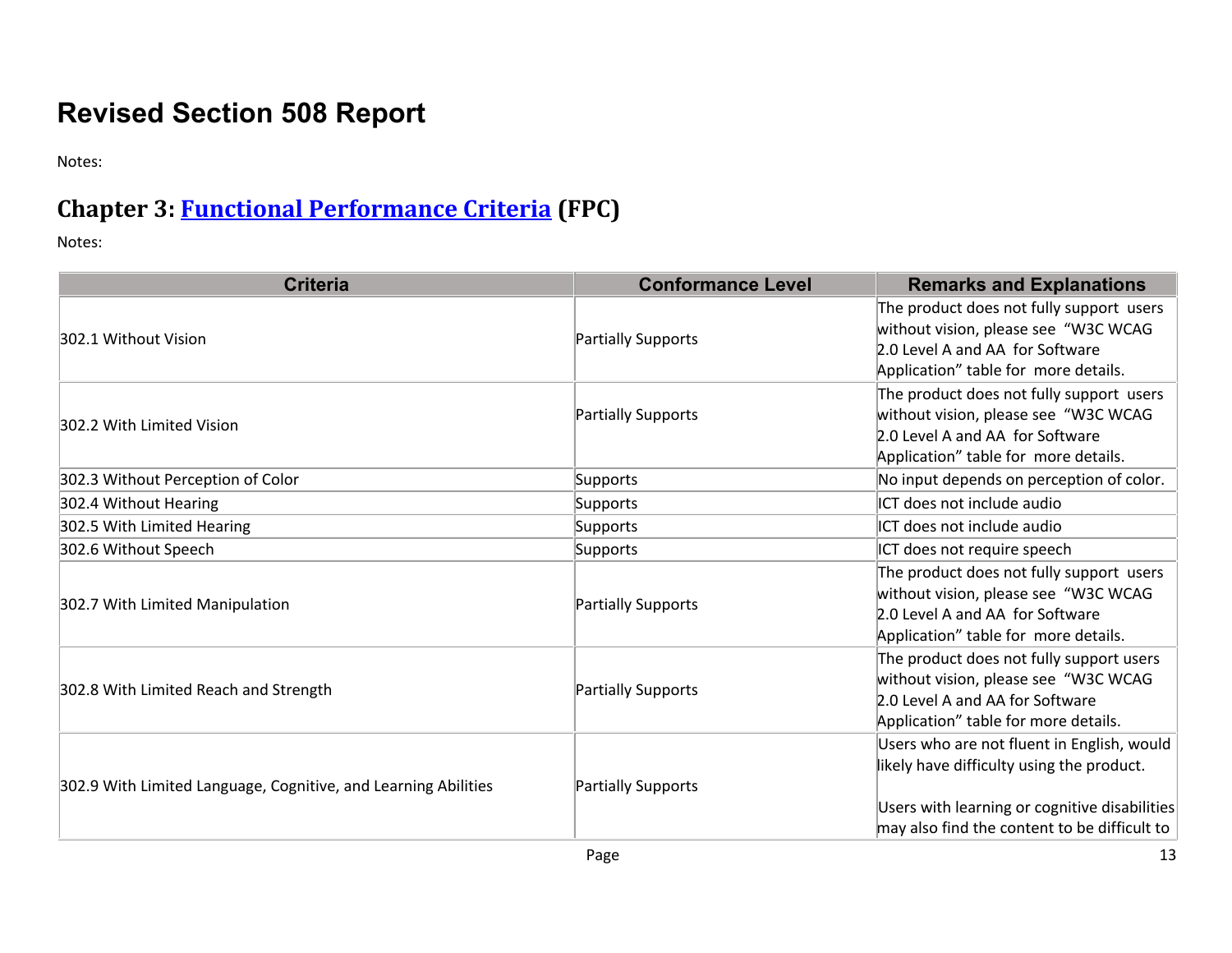| <b>Criteria</b> | <b>Conformance Level</b> | <b>Remarks and Explanations</b>         |
|-----------------|--------------------------|-----------------------------------------|
|                 |                          | understand, depending on the particular |
|                 |                          | disability                              |

### **Chapter 4: Hardware**

| <b>Criteria</b>                                                   | <b>Conformance Level</b>            | <b>Remarks and Explanations</b>     |
|-------------------------------------------------------------------|-------------------------------------|-------------------------------------|
| <b>402 Closed Functionality</b>                                   | Heading cell - no response required | Heading cell - no response required |
| 402.1 General                                                     | Heading cell - no response required | Heading cell - no response required |
| 402.2 Speech-Output Enabled                                       | Heading cell - no response required | Heading cell - no response required |
| 402.2.1 Information Displayed On-Screen                           | Not applicable                      |                                     |
| 402.2.2 Transactional Outputs                                     | Not applicable                      |                                     |
| 402.2.3 Speech Delivery Type and Coordination                     | Not applicable                      |                                     |
| 402.2.4 User Control                                              | Not applicable                      |                                     |
| 402.2.5 Braille Instructions                                      | Not applicable                      |                                     |
| 402.3 Volume                                                      | Heading cell - no response required | Heading cell - no response required |
| 402.3.1 Private Listening                                         | Not applicable                      |                                     |
| 402.3.2 Non-private Listening                                     | Not applicable                      |                                     |
| 402.4 Characters on Display Screens                               | Not applicable                      |                                     |
| 402.5 Characters on Variable Message Signs                        | Not applicable                      |                                     |
| <b>403 Biometrics</b>                                             | Heading cell - no response required | Heading cell - no response required |
| 403.1 General                                                     | Not applicable                      |                                     |
| <b>404 Preservation of Information Provided for Accessibility</b> | Heading cell - no response required | Heading cell - no response required |
| 404.1 General                                                     | Not applicable                      |                                     |
| <b>405 Privacy</b>                                                | Heading cell - no response required | Heading cell - no response required |
| 405.1 General                                                     | Not applicable                      |                                     |
| <b>406 Standard Connections</b>                                   | Heading cell - no response required | Heading cell - no response required |
| 406.1 General                                                     | Not applicable                      |                                     |
| <b>407 Operable Parts</b>                                         | Heading cell - no response required | Heading cell - no response required |
| 407.2 Contrast                                                    | Not applicable                      |                                     |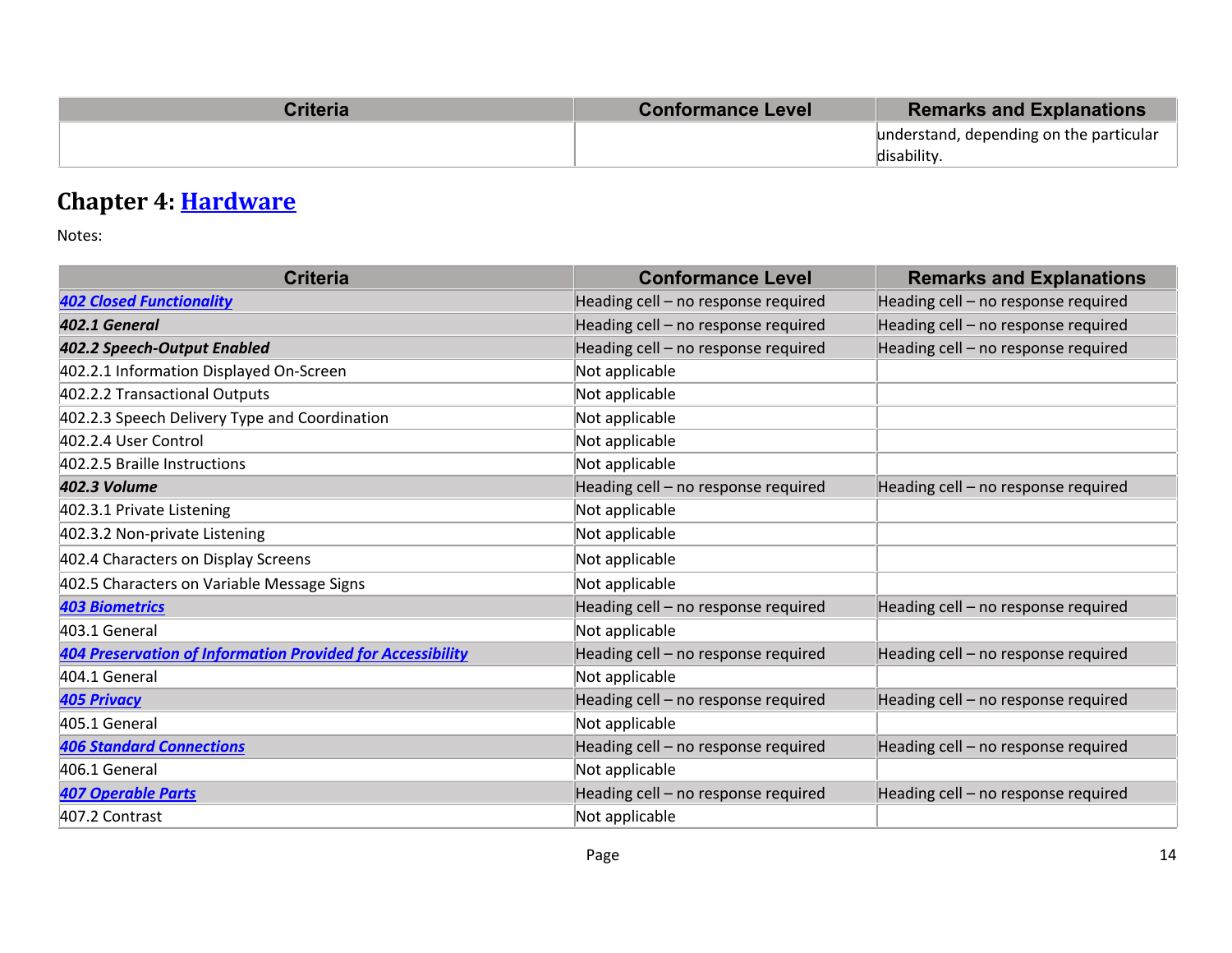| <b>Criteria</b>                                                           | <b>Conformance Level</b>            | <b>Remarks and Explanations</b>     |
|---------------------------------------------------------------------------|-------------------------------------|-------------------------------------|
| 407.3 Input Controls                                                      | Heading cell - no response required | Heading cell - no response required |
| 407.3.1 Tactilely Discernible                                             | Not applicable                      |                                     |
| 407.3.2 Alphabetic Keys                                                   | Not applicable                      |                                     |
| 407.3.3 Numeric Keys                                                      | Not applicable                      |                                     |
| 407.4 Key Repeat                                                          | Not applicable                      |                                     |
| 407.5 Timed Response                                                      | Not applicable                      |                                     |
| 407.6 Operation                                                           | Not applicable                      |                                     |
| 407.7 Tickets, Fare Cards, and Keycards                                   | Not applicable                      |                                     |
| 407.8 Reach Height and Depth                                              | Heading cell - no response required | Heading cell - no response required |
| 407.8.1 Vertical Reference Plane                                          | Not applicable                      |                                     |
| 407.8.1.1 Vertical Plane for Side Reach                                   | Not applicable                      |                                     |
| 407.8.1.2 Vertical Plane for Forward Reach                                | Not applicable                      |                                     |
| 407.8.2 Side Reach                                                        | Not applicable                      |                                     |
| 407.8.2.1 Unobstructed Side Reach                                         | Not applicable                      |                                     |
| 407.8.2.2 Obstructed Side Reach                                           | Not applicable                      |                                     |
| 407.8.3 Forward Reach                                                     | Not applicable                      |                                     |
| 407.8.3.1 Unobstructed Forward Reach                                      | Not applicable                      |                                     |
| 407.8.3.2 Obstructed Forward Reach                                        | Not applicable                      |                                     |
| 407.8.3.2.1 Operable Part Height for ICT with Obstructed Forward Reach    | Not applicable                      |                                     |
| 407.8.3.2.2 Knee and Toe Space under ICT with Obstructed Forward<br>Reach | Not applicable                      |                                     |
| <b>408 Display Screens</b>                                                | Heading cell - no response required | Heading cell - no response required |
| 408.2 Visibility                                                          | Not applicable                      |                                     |
| 408.3 Flashing                                                            | Not applicable                      |                                     |
| <b>409 Status Indicators</b>                                              | Heading cell - no response required | Heading cell - no response required |
| 409.1 General                                                             | Not applicable                      |                                     |
| <b>410 Color Coding</b>                                                   | Heading cell - no response required | Heading cell - no response required |
| 410.1 General                                                             | Not applicable                      |                                     |
| <b>411 Audible Signals</b>                                                | Heading cell - no response required | Heading cell - no response required |
| 411.1 General                                                             | Not applicable                      |                                     |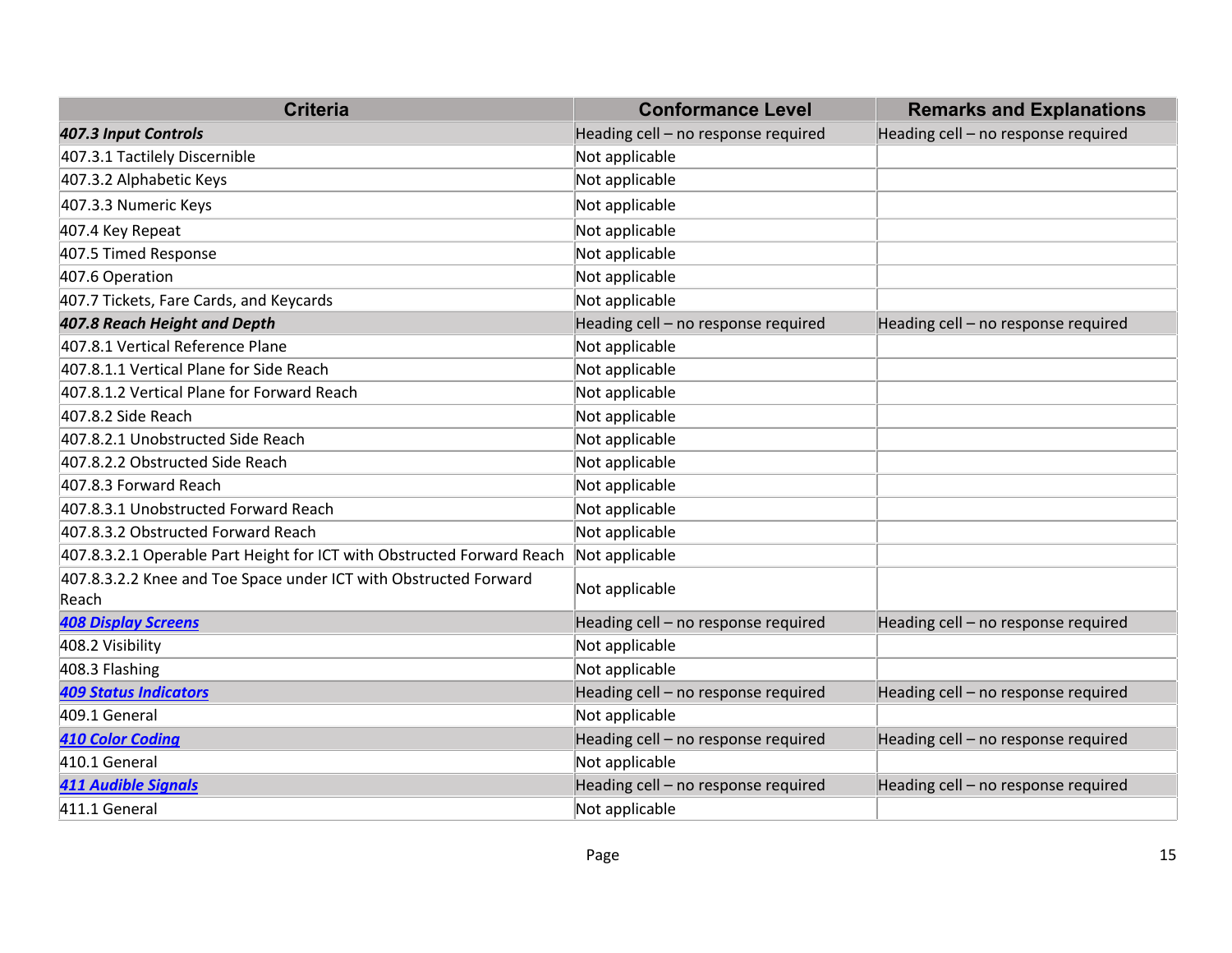| <b>Criteria</b>                                              | <b>Conformance Level</b>            | <b>Remarks and Explanations</b>     |
|--------------------------------------------------------------|-------------------------------------|-------------------------------------|
| <b>412 ICT with Two-Way Voice Communication</b>              | Heading cell - no response required | Heading cell - no response required |
| 412.2 Volume Gain                                            | Heading cell - no response required | Heading cell - no response required |
| 412.2.1 Volume Gain for Wireline Telephones                  | Not applicable                      |                                     |
| 412.2.2 Volume Gain for Non-Wireline ICT                     | Not applicable                      |                                     |
| 412.3 Interference Reduction and Magnetic Coupling           | Heading cell - no response required | Heading cell - no response required |
| 412.3.1 Wireless Handsets                                    | Not applicable                      |                                     |
| 412.3.2 Wireline Handsets                                    | Not applicable                      |                                     |
| 412.4 Digital Encoding of Speech                             | Not applicable                      |                                     |
| 412.5 Real-Time Text Functionality                           | <b>Reserved for future</b>          | <b>Reserved for future</b>          |
| 412.6 Caller ID                                              | Not applicable                      |                                     |
| 412.7 Video Communication                                    | Not applicable                      |                                     |
| 412.8 Legacy TTY Support                                     | Heading cell - no response required | Heading cell - no response required |
| 412.8.1 TTY Connectability                                   | Not applicable                      |                                     |
| 412.8.2 Voice and Hearing Carry Over                         | Not applicable                      |                                     |
| 412.8.3 Signal Compatibility                                 | Not applicable                      |                                     |
| 412.8.4 Voice Mail and Other Messaging Systems               | Not applicable                      |                                     |
| <b>413 Closed Caption Processing Technologies</b>            | Heading cell - no response required | Heading cell - no response required |
| 413.1.1 Decoding and Display of Closed Captions              | Not applicable                      |                                     |
| 413.1.2 Pass-Through of Closed Caption Data                  | Not applicable                      |                                     |
| <b>414 Audio Description Processing Technologies</b>         | Heading cell - no response required | Heading cell - no response required |
| 414.1.1 Digital Television Tuners                            | Not applicable                      |                                     |
| 414.1.2 Other ICT                                            | Not applicable                      |                                     |
| <b>415 User Controls for Captions and Audio Descriptions</b> | Heading cell - no response required | Heading cell - no response required |
| 415.1.1 Caption Controls                                     | Not applicable                      |                                     |
| 415.1.2 Audio Description Controls                           | Not applicable                      |                                     |

### Chapter 5: **Software**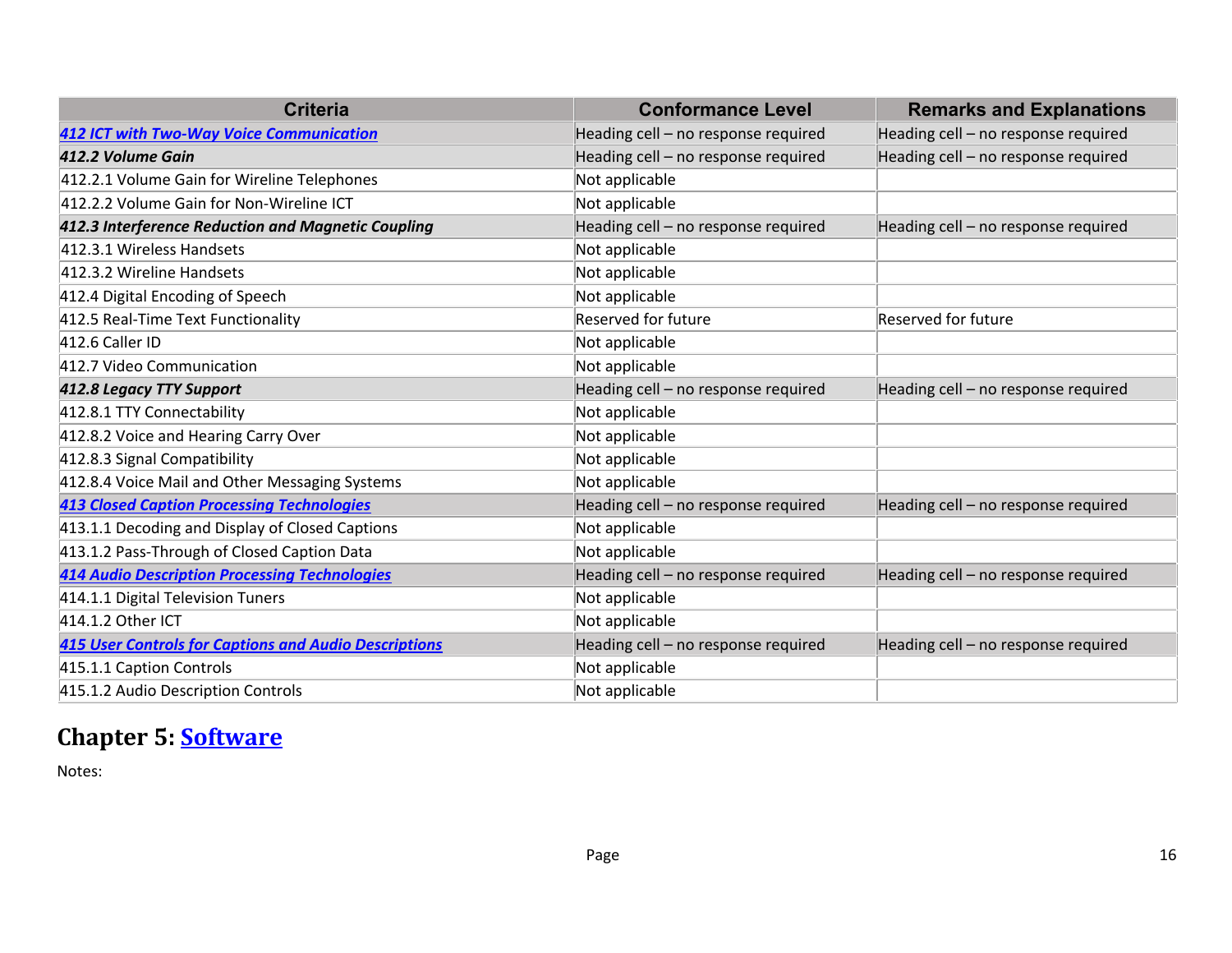| <b>Criteria</b>                                        | <b>Conformance Level</b>            | <b>Remarks and Explanations</b>                                                                      |
|--------------------------------------------------------|-------------------------------------|------------------------------------------------------------------------------------------------------|
| 501.1 Scope - Incorporation of WCAG 2.0 AA             | See WCAG 2.0 section                | See information in WCAG 2.0 section                                                                  |
| <b>502 Interoperability with Assistive Technology</b>  | Heading cell - no response required | Heading cell - no response required                                                                  |
| 502.2.1 User Control of Accessibility Features         | Not applicable                      | ICT isn't platform software                                                                          |
| 502.2.2 No Disruption of Accessibility Features        | Supports                            | Rancher has not been found to disrupt<br>accessibility features of the user's system.                |
| <b>502.3 Accessibility Services</b>                    | Heading cell - no response required | Heading cell - no response required                                                                  |
| 502.3.1 Object Information                             | Supports                            | Rancher uses standard HTML or ARIA<br>object roles for compatibility with assistive<br>technologies. |
| 502.3.2 Modification of Object Information             | Not applicable                      | ICT isn't platform software                                                                          |
| 502.3.3 Row, Column, and Headers                       | Not applicable                      | ICT isn't platform software                                                                          |
| 502.3.4 Values                                         | Not applicable                      | ICT isn't platform software                                                                          |
| 502.3.5 Modification of Values                         | Not applicable                      | ICT isn't platform software                                                                          |
| 502.3.6 Label Relationships                            | Not applicable                      | ICT isn't platform software                                                                          |
| 502.3.7 Hierarchical Relationships                     | Not applicable                      | ICT isn't platform software                                                                          |
| 502.3.8 Text                                           | Not applicable                      | ICT isn't platform software                                                                          |
| 502.3.9 Modification of Text                           | Not applicable                      | ICT isn't platform software                                                                          |
| 502.3.10 List of Actions                               | Not applicable                      | ICT isn't platform software                                                                          |
| 502.3.11 Actions on Objects                            | Not applicable                      | ICT isn't platform software                                                                          |
| 502.3.12 Focus Cursor                                  | Not applicable                      | ICT isn't platform software                                                                          |
| 502.3.13 Modification of Focus Cursor                  | Not applicable                      | ICT isn't platform software                                                                          |
| 502.3.14 Event Notification                            | Not applicable                      | ICT isn't platform software                                                                          |
| 502.4 Platform Accessibility Features                  | Not applicable                      | ICT isn't platform software                                                                          |
| <b>503 Applications</b>                                | Heading cell - no response required | Heading cell - no response required                                                                  |
| 503.2 User Preferences                                 | Supports                            |                                                                                                      |
| 503.3 Alternative User Interfaces                      | Not Applicable                      | ICT does not include an alternate user<br>interface used as assistive technology                     |
| 503.4 User Controls for Captions and Audio Description | Heading cell - no response required | Heading cell - no response required                                                                  |
| 503.4.1 Caption Controls                               | Not Applicable                      | ICT does not include audio.                                                                          |
| 503.4.2 Audio Description Controls                     | Not Applicable                      | ICT does not include audio.                                                                          |
| <b>504 Authoring Tools</b>                             | Heading cell - no response required | Heading cell - no response required                                                                  |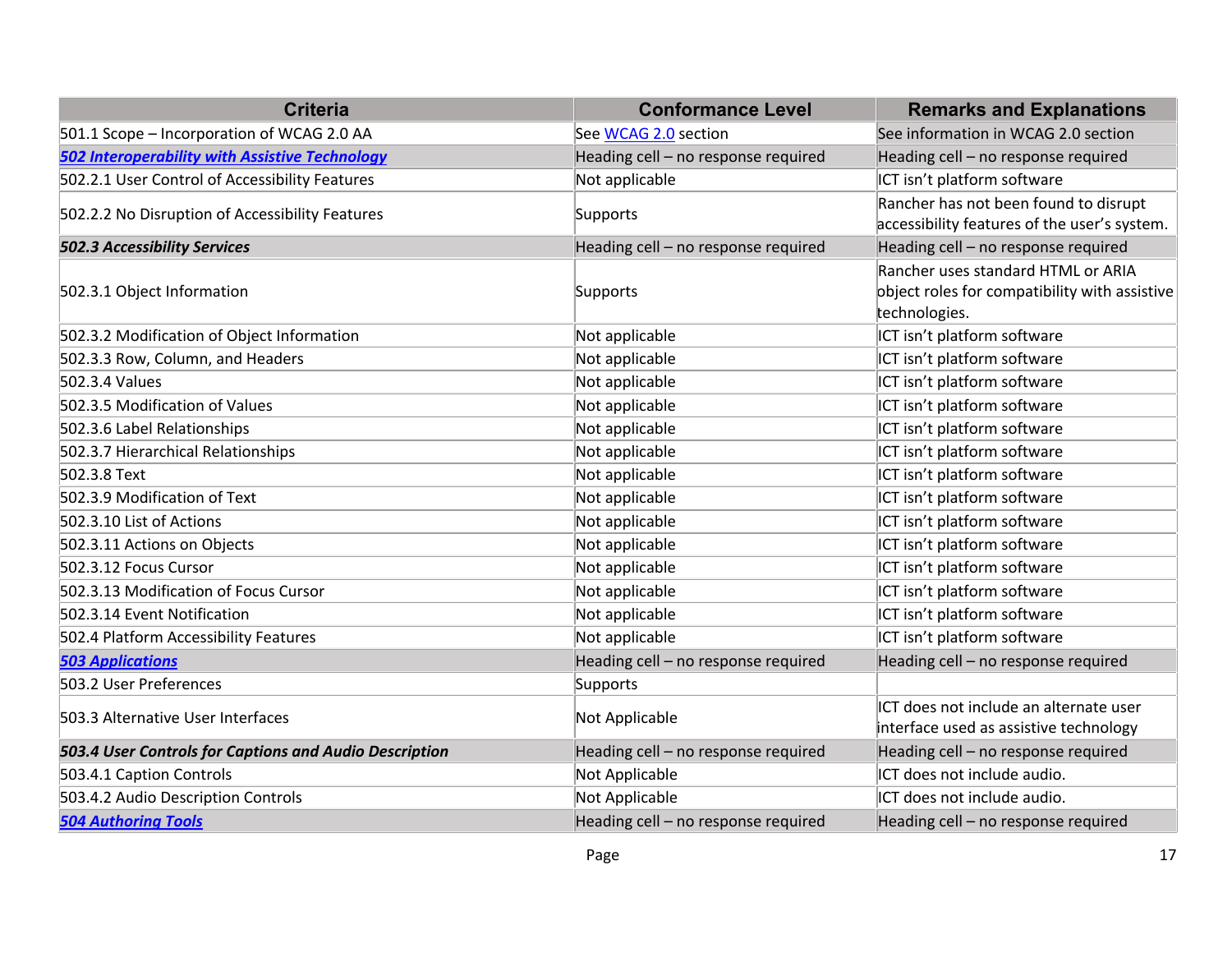| <b>Criteria</b>                                                                        | <b>Conformance Level</b> | <b>Remarks and Explanations</b>     |
|----------------------------------------------------------------------------------------|--------------------------|-------------------------------------|
| 504.2 Content Creation or Editing (if not authoring tool, enter "not<br>applicable")   | See WCAG 2.0 section     | See information in WCAG 2.0 section |
| 504.2.1 Preservation of Information Provided for Accessibility in Format<br>Conversion | Not Applicable           | <b>ICT</b> is not authoring tool    |
| 504.2.2 PDF Export                                                                     | Not Applicable           | <b>ICT</b> is not authoring tool    |
| 504.3 Prompts                                                                          | Not Applicable           | ICT is not authoring tool           |
| 504.4 Templates                                                                        | Not Applicable           | ICT is not authoring tool           |

### **Chapter 6: Support Documentation and Services**

Notes:

| <b>Criteria</b>                                                  | <b>Conformance Level</b>            | <b>Remarks and Explanations</b>            |
|------------------------------------------------------------------|-------------------------------------|--------------------------------------------|
| 601.1 Scope                                                      | Heading cell - no response required | Heading cell - no response required        |
| <b>602 Support Documentation</b>                                 | Heading cell - no response required | Heading cell - no response required        |
| 602.2 Accessibility and Compatibility Features                   | Not supported                       |                                            |
| 602.3 Electronic Support Documentation                           | See WCAG 2.0 section                | See information in WCAG 2.0 section        |
| 602.4 Alternate Formats for Non-Electronic Support Documentation | Supports                            | Documentation is provided via external     |
|                                                                  |                                     | website.                                   |
| <b>603 Support Services</b>                                      | Heading cell - no response required | Heading cell - no response required        |
| 603.2 Information on Accessibility and Compatibility Features    | Supports                            | Contact accessibility@suse.com             |
|                                                                  |                                     | Contact customer support at                |
| 603.3 Accommodation of Communication Needs                       | Supports                            | https://scc.suse.com or chat through Slack |
|                                                                  |                                     | at Rancher-users.slack.com.                |

# **Legal Disclaimer (SUSE)**